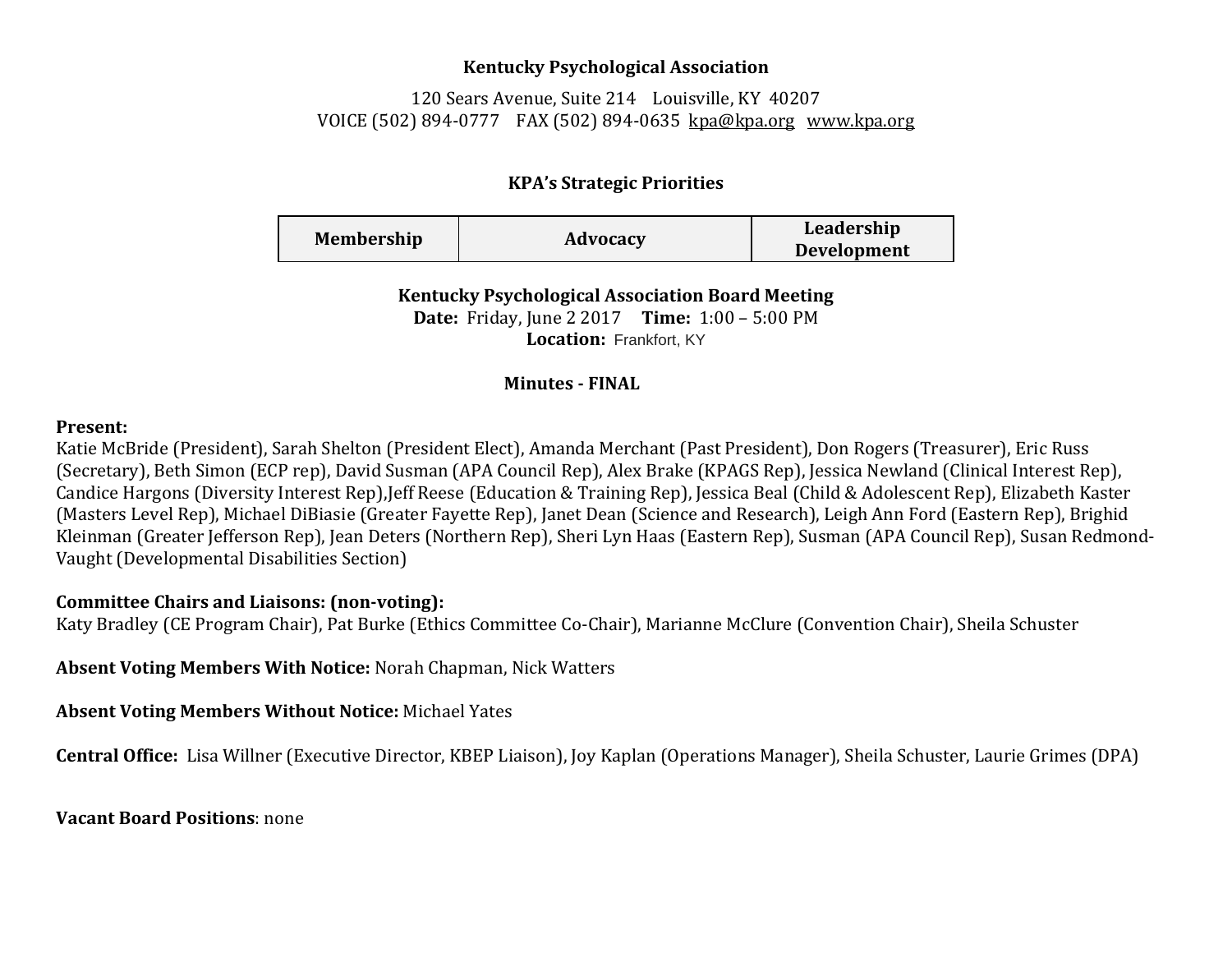| <b>TOPIC</b>                                                                                            |                                                                                                                                                                                       | <b>CONCLUSION</b>                                                                                                                            |
|---------------------------------------------------------------------------------------------------------|---------------------------------------------------------------------------------------------------------------------------------------------------------------------------------------|----------------------------------------------------------------------------------------------------------------------------------------------|
| <b>Call to Order and</b><br><b>Roll Call/</b><br>President's<br><b>Remarks</b>                          | Katie McBride called the meeting to order at 1:03 PM. Roll was called.                                                                                                                | No motion was made.                                                                                                                          |
| <b>Approval of Minutes</b><br>from $3/17/16$                                                            | Minutes were distributed prior to the meeting. No discussion or<br>corrections.                                                                                                       | A motion to approve the minutes was<br>made. Motion passed unanimously.                                                                      |
| <b>Financial Report</b>                                                                                 | Financial Report was distributed prior to the meeting. Rogers provided<br>an overview of the report, and a discussion followed.                                                       | A motion was made to accept the report.<br>Motion passed unanimously.                                                                        |
| <b>ACTION ITEM:</b><br><b>Board Vacancy</b><br><b>Appointments</b>                                      | Vaught and Haas were introduced as candidates to fill vacant Board<br>seats.                                                                                                          | A motion was made to approve<br>appointments to the Board. Motion<br>passed unanimously.                                                     |
| <b>ACTION ITEM:</b><br><b>Establishment of</b><br><b>Board Committee:</b><br><b>Policy &amp; Bylaws</b> | Willner presented rationale for establishment of new committee. The<br>new committee will replace the previous Bylaws committee. Beal and<br>Shelton agreed to serve on the committee | A motion was made to establish a new<br>Policy and Bylaws committee to replace<br>the former Bylaws committee. Motion<br>passed unanimously. |
| <b>DISCUSSION ITEM:</b><br>2018 Board<br><b>Nominations</b>                                             | Shelton reviewed status of nominations for open Board seats for next<br>year. Open seats were reviewed and nomination process discussed.                                              | No motion was made.                                                                                                                          |
| <b>DISCUSSION ITEM:</b><br>2018 Budget<br><b>Requests</b>                                               | Willner outlined timeline for requesting budgets for 2018. Kaplan has<br>budget requests forms. Parameters of budget requests were reviewed.                                          | No motion was made.                                                                                                                          |
| <b>DISCUSSION ITEM:</b><br><b>KPA-KPF</b><br>Reorganization                                             | Willner gave update on KPA-KPF restructuring. Ongoing meetings<br>about the logistics of this transition are continuing. Rationale for this<br>change was reviewed.                   | No motion was made.                                                                                                                          |
| <b>DISCUSSION ITEM:</b><br><b>ED Evaluation</b>                                                         | Merchant gave overview on ED evaluation process.                                                                                                                                      | No motion was made.                                                                                                                          |
| <b>DISCUSSION ITEM:</b><br><b>KPA Office Space</b>                                                      | Kaplan gave update on exploration of new office space options for KPA.                                                                                                                | No motion was made.                                                                                                                          |
| <b>DISCUSSION ITEM:</b><br><b>KPA Awards</b>                                                            | Merchant reviewed KPA awards process.                                                                                                                                                 | No motion was made.                                                                                                                          |